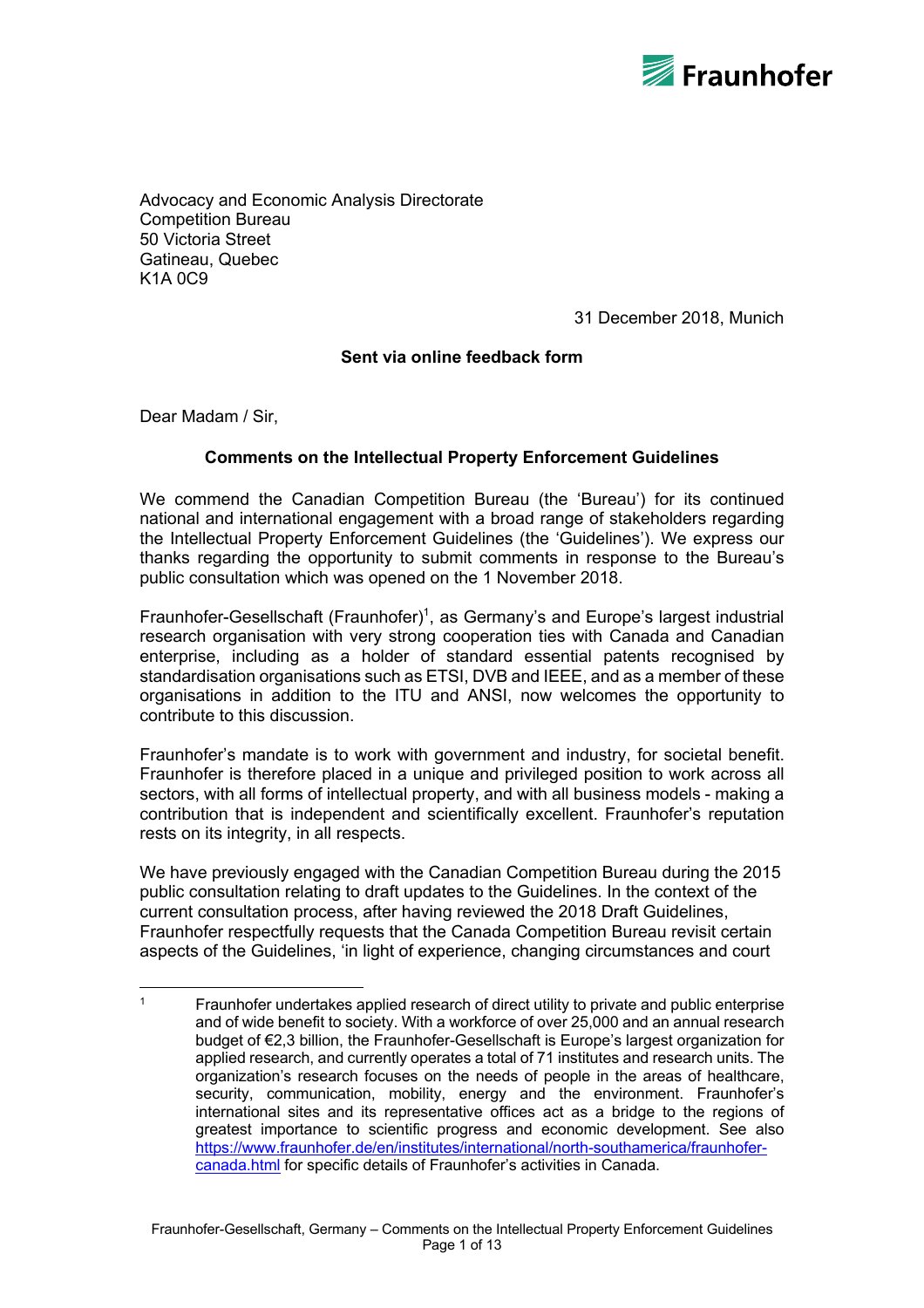

decisions'2 and issue a further public consultation in relation to Section 7.4 (Collaborative Standard Setting and Standard Essential Patents). The following comments highlight various relevant international developments, including court cases and previous forecasting, pertinent to this request. Fraunhofer considers that the international landscape demonstrates that conduct issues or concerns set out in Section 7.4 of the Guidelines are effectively addressed through recourse to national courts on a case-by-case basis. $^3$ 

The Guidelines state that, '[f]irms may make large investments in research and development and are entitled to seek royalties to recover the value of their investment'. Fraunhofer respectfully submits that the Guidelines should not also be linked to unproven assumptions such as patent hold up, hold out or royalty stacking, or dilute a fundamental right to protect property.<sup>4</sup> Regardless of the jurisdiction in which a FRAND licence to standard essential patents is concluded, it does appear – at least when comparing US, European and German laws – that a common basis for understanding the framework of FRAND in its full context for international communications technology appears to have international law as its foundations and international commercial norms pertinent to a particular transaction as the guiding touchstones. This is not to discount the role of competition or antitrust law in relation to this form of intellectual property – naturally these national laws regarding conduct will apply to such licence negotiations, as do all other national laws. It is the foundations and touchstones for both intellectual property and international business which give those involved in international trade certainty.

# **A. General Comments**

## **1 Proposed approach to collaborative standard setting and standard essential patents**

The Bureau has noted that the field of collaborative standard setting and standard essential patents is rapidly evolving and that the Bureau is open to reviewing this section of the Guidelines based on emerging developments. As stated above, Fraunhofer considers it timely to undertake a further review.

Technology itself continues to evolve, the fundamental foundations upon which this is based remain constant and firm. This is the case whether one looks at technology based on standard essential patents through a scientific, legal or commercial lens.

 

<sup>&</sup>lt;sup>2</sup> Paragraph 197 of the Guidelines.<br> $\frac{3}{2}$  ln the USA for example, see Con-

<sup>3</sup> In the USA, for example, see *Core Wireless Licensing S.a.r.l v. LG Electronics, Inc. and LG Electronics Mobilecomm U.S.A., Inc*.*,* Case No. 2:14-cv-912-JRG; *SRI International Inc. v. Cisco Systems Inc.*, Civ. No. 13-1534-SLR, and *St Lawrence Communications LLC v. ZTE Corp. et al* E.D. Tex. Case No. 2:15-cv-349-JRG. Fraunhofer is not aware of Canadian case law touching upon matters raised in Section 7.4 of the Guidelines.

<sup>&</sup>lt;sup>4</sup> The European Court of Justice has delivered 'some important decisions on the protection of intellectual property, [and] has decided in conflict between two concurrent rights in favour of the protection of intellectual property even against the right to property to goods.' See ECJ, Joined Case C-414/99 to C-416/99, *Zino Davidoff SA v A & G Imports Ltd and Levi Strauss & Co. and Others v. Tesco Stores Ltd and Others*, [2001] ECR I-8691 (Judgment of 20 November 2001), cited in Commentary of the Charter of Fundamental Rights of the European Union, at page 169, available at: http://llet-131-

<sup>198.</sup>uab.es/CATEDRA/images/experts/COMMENTARY%20OF%20THE%20CHART ER.pdf.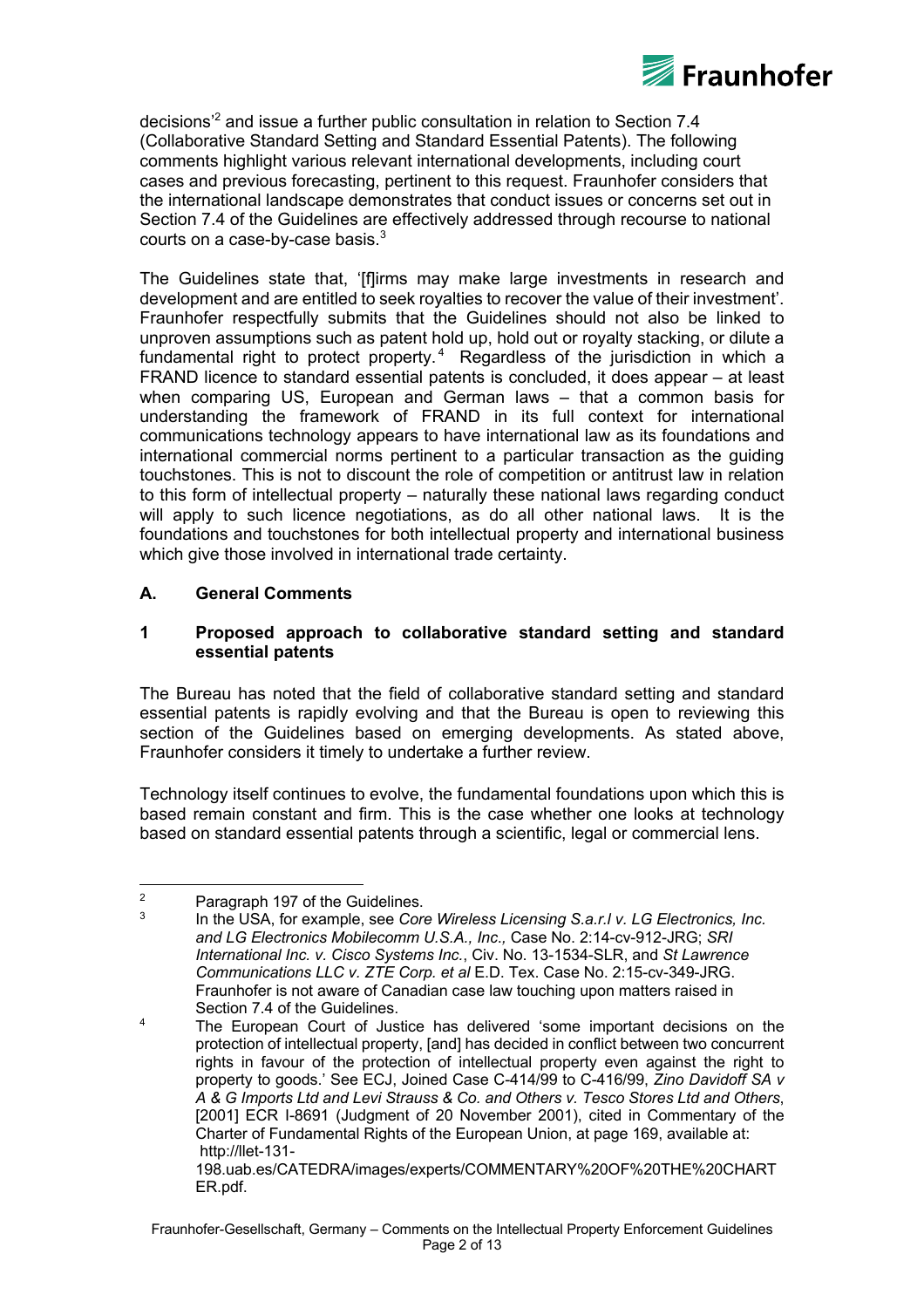

New technologies are based on scientific foundations dating back centuries. If we are to look at the development of wifi, for example, this is reliant upon mathematical equations developed by Scottish physicist James Clerk Maxwell dating back more than 150 years. Without these solid and proven foundations, wifi would not be stable, and its reliance and applications uncertain. Without these solid scientific foundations, there is a plethora of other scientific and technological developments that would not have been: radio, x-rays, and mobile communications to name a few.

Moving to a legal and commercial lens, the **below** diagram illustrates the broad framework of legal instruments that are considered when standard essential patents are licensed. The starting point for any consideration of rights is the primary sources, such as the WTO Agreement on Trade-Related Aspects of Intellectual Property Rights (TRIPS Agreement), along with other international treaties and conventions. These international instruments are then transposed into national law and case law to form the core contextual framework for any governmental policy. Moving away from these solid foundations is expected to create legal uncertainty that impacts upon the rule of law, and an undermining of a dynamic and competitive free market economy.



*Diagram 1 – Consideration of Legal Instruments and Commercial Norms when SEPs are licensed*

Inherently, licensing of standard essential patents involves the interconnecting of intellectual property law (derived from international instruments), commercial law (potentially deriving from international law and international trade norms), and national or regional competition law.

The current Guidelines appear to create an imbalance for parties engaged in negotiations for access to intellectual property (IP) – in particular, patents which have been determined to be standard essential patents. With respect, if both parties to such a negotiation are unable to sit at the bargaining table with fundamental rights and obligations intact, there is a bias which has been introduced which will operate to the unfair disadvantage of the other party and potentially distort the market.

As has been confirmed by case law during the past recent years, there is no presumption operating at law which enables such a bias to be created or maintained as a general status quo. If there are to be any allegations of conduct which could not be described as being in good faith, such as patent hold up, royalty stacking or patent hold out, then those allegations are to be assessed on a case-by-case basis and supported by cogent evidence. Should the Guidelines be based on the proposition that there is a systemic problem of any 'not good faith' conduct as listed above, then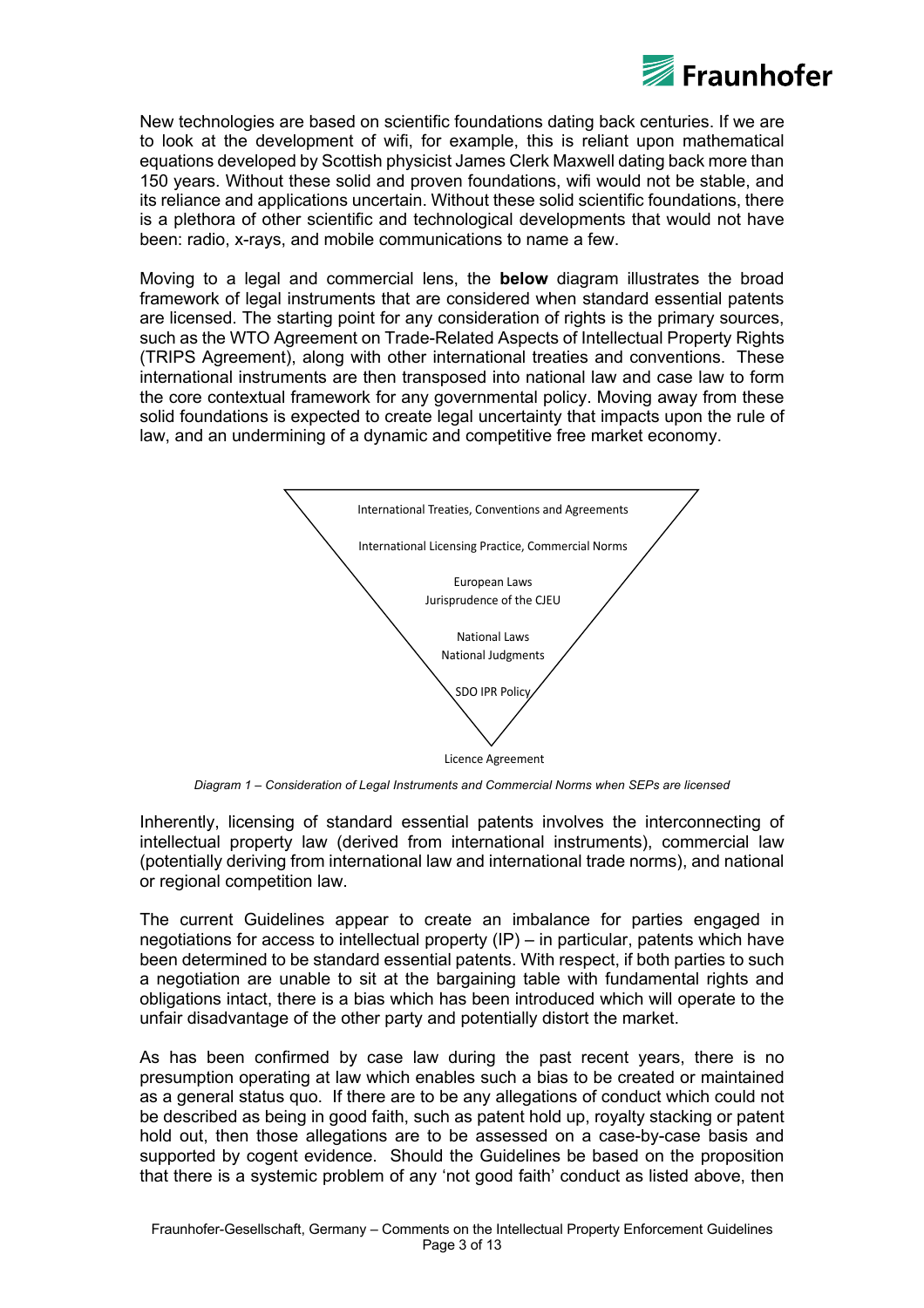

this will introduce an underlying bias at policy level which is not based on any empirical evidence. We refer the Bureau in particular to the hypothetical examples provided in Section 7.4, as well as statements which appear anomalous to the open standards system.<sup>5</sup> Collectively, these elements of the Guidelines appear inconsistent with the base premise that ownership of a patent (including a standard essential patent) does not grant market power. Under European and US competition law for instance, there is no presumption that intellectual property (IP) creates market power in the antitrust context<sup>6</sup> or that enforcing an IP right is an abuse of market power<sup>7</sup>. 'There is [also] no implication that there is an inherent conflict between intellectual property rights and [...] competition rules. Indeed, both bodies of law share the same basic objective of promoting consumer welfare and an efficient allocation of resources.'8 In Euopre, this is confirmed in the decision of the Court of Justice of the European Union decision in *Huawei Technologies Co. Ltd v. ZTE Corp. and ZTE Deutschland GmbH*. 9

With respect, Fraunhofer considers that fundamental rights and obligations which exist for both parties should not and cannot be altered through a policy statement. To do so will likely lead to a dilution of property rights and give rise to disproportionately higher risks for R&D investments, and negatively impact the maintenance of legal certainty, market participation, and global innovation. Patent holders must remain on equal footing to patent users during licensing negotiations. This is the position adopted in the

https://www.ftc.gov/sites/default/files/documents/reports/antitrust-enforcement-andintellectual-property-rights-promoting-innovation-and-competitionreport.s.department-justice-and-federal-tradecommission/p040101promotinginnovationandcompetitionrpt0704.pdf.

http://eur-lex.europa.eu/legalcontent/EN/TXT/PDF/?uri=CELEX:52014XC0328%2801%29&from=EN (the 'EU Guidelines').

 <sup>5</sup> Participation in standardisation is voluntary and is not premised upon the requirement that technology included in a standard be contributed on a FRAND basis.

<sup>6</sup> See the U.S. Department of Justice and the Federal Trade Commission *Antitrust Guidelines for the Licensing of Intellectual Property* (12 January 2017), in particular the General Principles set out on page 2, section 2.2, available at General Principles set out on page 2, section 2.2, available at https://www.justice.gov/atr/IPguidelines/download; *Antitrust Enforcement and Intellectual Property Rights: Promoting Innovation and Competition* issued by the U.S. Department of Justice and the Federal Trade Commission (April 2007) at Chapter 2, available at:

For case law regarding the seeking of injunctions, see the US Supreme Court in *EBay Inc. et al, Petitioners v. Mercexchange LLC* 547 US 388 (2006); available at https://supreme.justia.com/cases/federal/us/547/388/opinion.html. See also 35 USC 154(a)(1), 261, and 283. Refer also to *Weinberger v. Romero-Barcelo* 456 US 305 (1982). See also the European Commission *Guidelines on the application of Article 101 of the Treaty on the Functioning of the European Union to technology transfer agreements*, in particular at paragraphs 3, 6, 7-9, and the remainder of Section 2, available at:

 $7$  See Bostyn, Sven and Petit, Nicolas, Patent=Monopoly: A Legal Fiction (December 31, 2013). Available at SSRN: http://ssrn.com/abstract=2373471 or http://dx.doi.org/10.2139/ssrn.2373471

<sup>&</sup>lt;sup>8</sup> See the European Commission Guidelines to Article 101 TFEU, at paragraph 7.

Case C-170/13 dated 16 July 2015, available at http://curia.europa.eu/juris/document/document.jsf;jsessionid=9ea7d0f130d56dcb57f 245c14a50b55394be437b2660.e34KaxiLc3eQc40LaxqMbN4ObN8Te0?text=&docid= 165911&pageIndex=0&doclang=EN&mode=req&dir=&occ=first&part=1&cid=129069. See in particular Paragraphs 1– 8, and Paragraphs 46 – 67, of the judgment.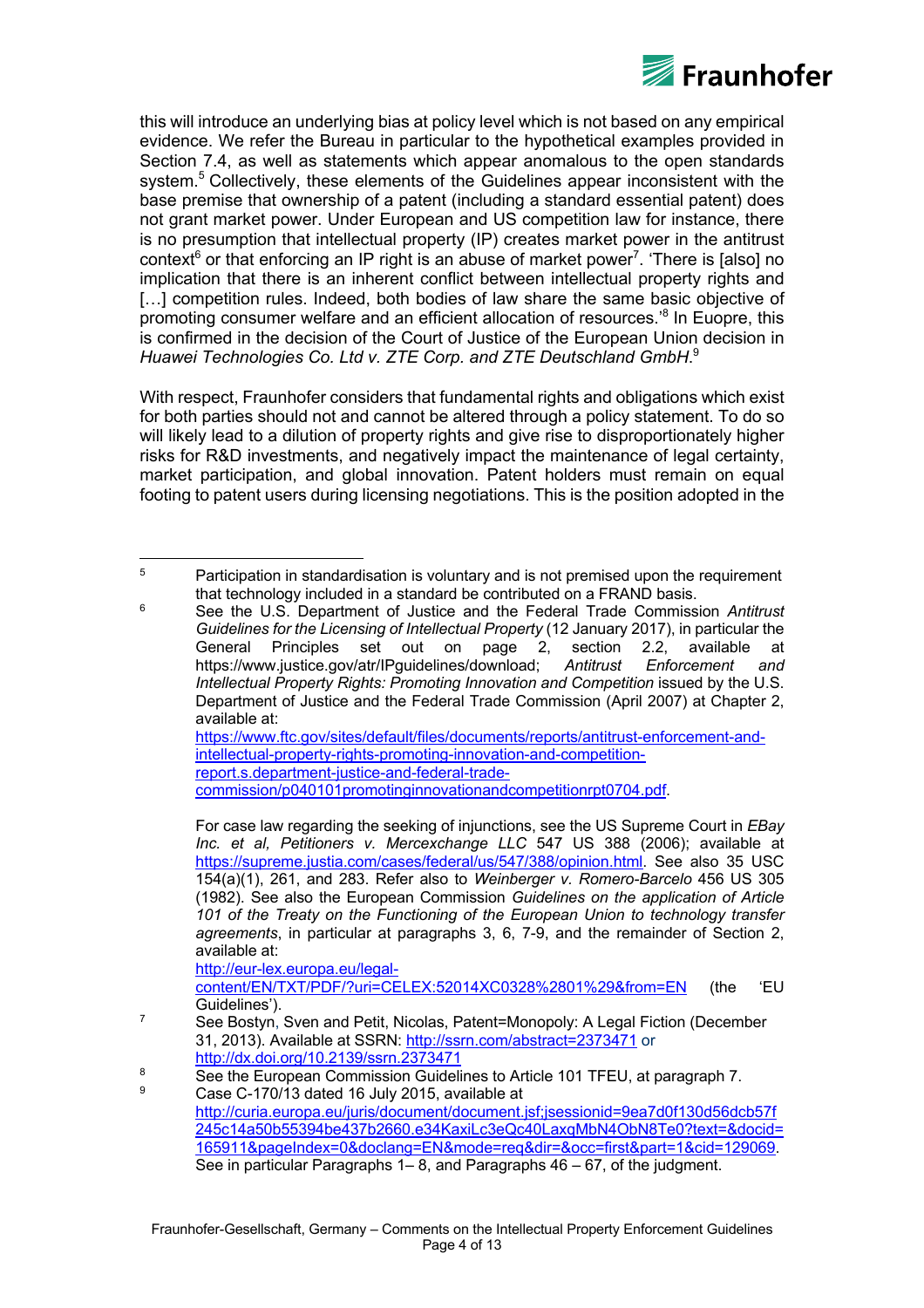

European Commission<sup>10</sup> and its Members States and the US Department of Justice Antitrust Division.11

#### **2 Observations on the international environment for standard setting organizations**

In recent years, the underlying legal aspects relating to international technical standards have come to the fore in terms of quality of patents essential to a standard, and licensing of these. In regard to the latter (licensing), the interoperability of competition law and intellectual property law has been explored and debated, particularly in the context of international commercial negotiations regarding standard essential patents and – where applicable – what might constitute fair, reasonable and non-discriminatory (FRAND) terms.

There is empirical evidence available which supports the conclusion that the international standard setting system is operating well, that technology standards are deployed with great success, and that the ability to take legal action to enforce intellectual property rights (including the ability to apply for injunctive relief) is not thwarting commercial and globally competitive enterprise.<sup>12</sup>

In a few, extreme cases, commercial negotiations have not progressed and there has been resort made to courts and perhaps alternate dispute mechanisms in order to determine relevant fair, reasonable and non-discriminatory (FRAND) terms. At times, competition law regulators have become involved in this small number of cases.

Of the many 1000s of standard essential patent licences successfully negotiated and in place, this small number of extreme cases have unfortunately (often combined with intense lobbying) led to the distortion of the aim of standard setting organisations and FRAND commitments. These commitments relate to the rights and obligations of IP owners and licensees alike when participating in the relevant market.

This distortion appears to be negatively impacting on innovation and adding to the cost of legitimately engaging in research and development and commercial enterprise, ultimately to the disadvantage of consumers and society generally. This is particularly the case in the area of electronics and information technology, which relies on standardisation and on-going return on investment to ensure societal advancement, interconnectivity and global competitiveness.

 <sup>10</sup> The European Commission adopted the IP package on enforcement, which includes the Communication, 'Setting out the EU approach to Standard Essential Patents', in November 2017

<sup>11</sup> See https://www.justice.gov/opa/speech/assistant-attorney-general-makan-delrahimdelivers-remarks-19th-annual-berkeley-stanford, "Telegraph Road: Incentivizing Innovation at the Intersection of Patent and Antitrust Law."

<sup>12</sup> See Blind, K. et al, *Study on the Interplay between Standards and Intellectual Property Rights (IPRs): Final Report*, April 2011, at page 61; available at https://publications.europa.eu/en/publication-detail/-/publication/bd1599b5-1e41- 427a-9d3a-7dba070c9f87; Mallinson K, *Submission of Information, Industry Analysis and Opinions on Patents and Standards: Response to DG Enterprise/DG GROWTH request for comments on the matter of "a modern framework for standardisation involving intellectual property rights"* February 2015; available at: http://www.wiseharbor.com/speeches-and-publications/; 'Injunctions for Standard-Essential Patents: Justice is not Blind' by Camesasca, Langus, Neven and Treacy, 2013, *Journal of Competition Law & Economics*, 9(2), 285–311.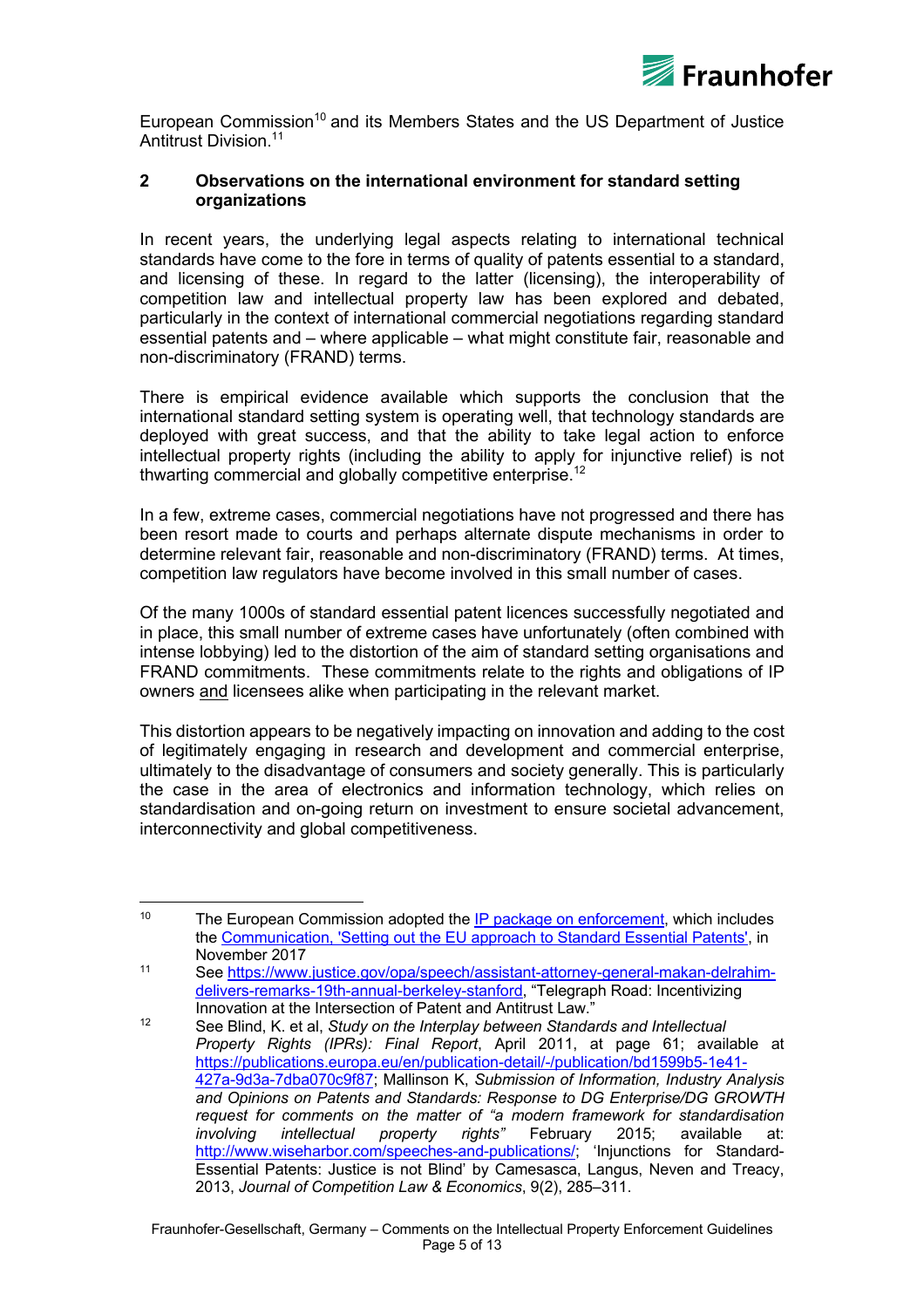

We further note that electronics and information technology are not only important in their own right, but as platform technologies for a growing number of other industry sectors.

## **B. High Level Comments on the Guidelines**

Fraunhofer respectually considers that:

#### **1. The Bureau's approach is generally consistent with subsection 79(5) of Canada's** *Competition Act.*

Subsection 79(5) of Canada's *Competition Act* provides:

For the purpose of this section, an act engaged in pursuant only to the exercise of any right or enjoyment of any interest derived under the Copyright Act, Industrial *Design Act, Integrated Circuit Topography Act, Patent Act, Trade-marks Act or any other Act of Parliament pertaining to intellectual or industrial property is not an anticompetitive act.*

In this regard, the Bureau 'acknowledges that the mere exercise of an IP right is not an anti-competitive act for the purposes of the abuse of dominance provision'. In 'the very rare circumstances set out in section 32 [Powers of Federal Court where certain rights used to restrain trade]', the […] exercise of an IP right might raise a competition issue where such exercise is not supported by the underlying objectives of IP law and Competition law.

The Bureau has referred to these latter circumstances as a 'mere exercise of an IP right'. It is arguable that this is not a 'mere exercise of an IP right', as one must have regard to the broader legal system in which the IP owner operates – and is therefore subject to all other elements of the law. This has been highlighted in the Opinion of Wathelet in Huawei v. ZTE (refer below).

## **2. Standard Essential Patents are Property Assets**

The Introduction to the Guidelines states:

 

*The special characteristics of IP have made it necessary in many instances for governments to develop laws that confer property rights to IP comparable to those for other kinds of private property.<sup>13</sup>*

Importantly, **a standard essential patent is a patent, which is property**. There are a number of countries whose laws consistently hold that there should be no differentiation between IP and other property rights, and there should be no interference with the protection of property. It is noted, for example, in the Charter of Fundamental Rights of the European Union, that intellectual property – including standard essential patents – is property and is afforded all guarantees of the right to the property set out in paragraph one of Article 17 of the Charter. The second paragraph of Article 17 of the Charter specifically deals with the protection of intellectual property, 'taking into consideration an increasing importance of the protection of intellectual property in general, and in the EC law in particular'.<sup>14</sup>

<sup>13</sup> See http://www.competitionbureau.gc.ca/eic/site/cb-bc.nsf/eng/03935.html#section1 <sup>14</sup> See *Commentary of the Charter of Fundamental Rights of the European Union,* at page 168.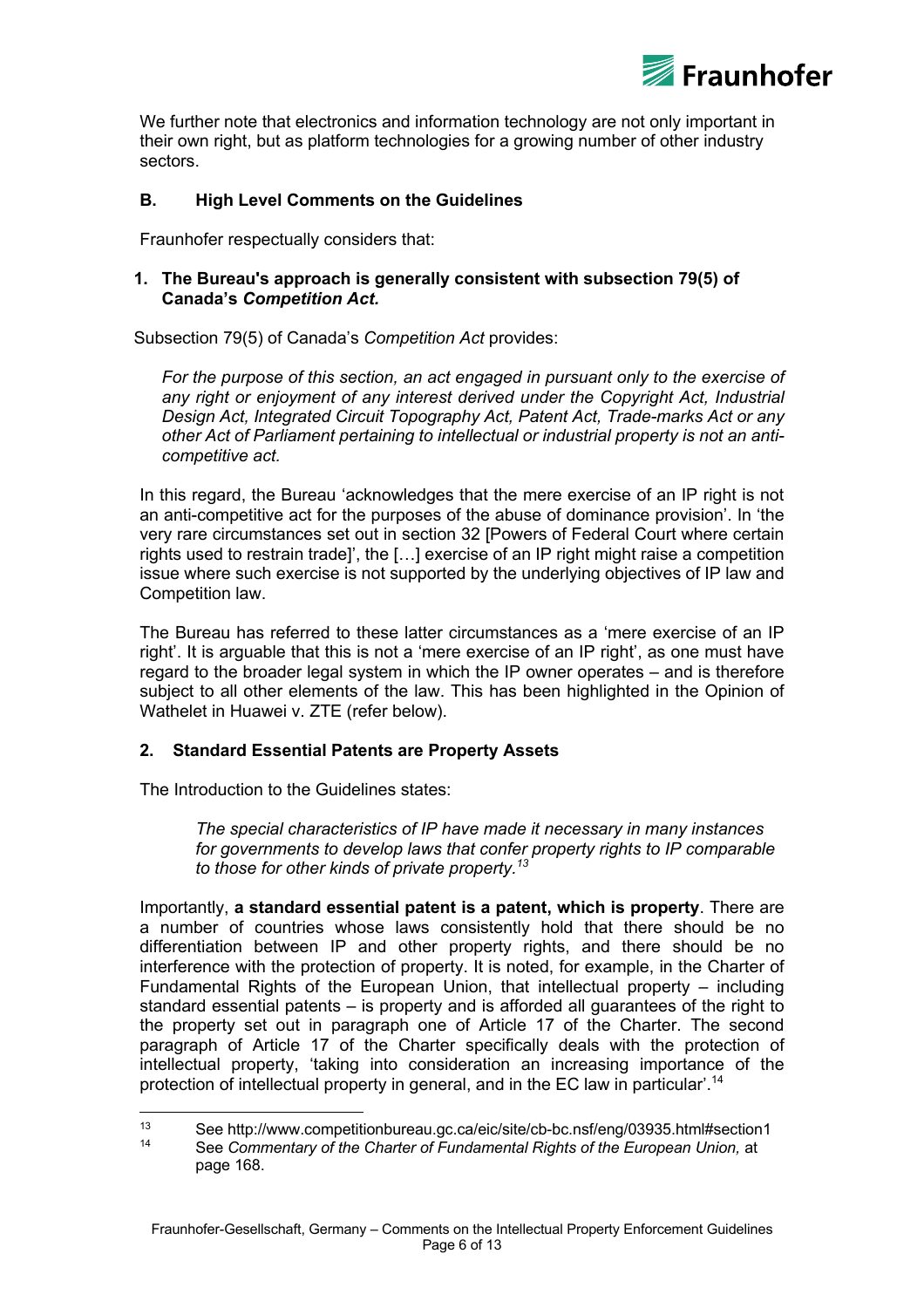

It is further noted that Article 9 of the Directive 2004/48/EC of the European Parliament and of the Council of 29 April 2004 on the enforcement of intellectual property rights<sup>15</sup> states that:

#### *Member States shall ensure that the judicial authorities may, at the request of the applicant:*

*(a) issue against the alleged infringer an interlocutory injunction intended to prevent any imminent infringement of an intellectual property right […]*

This same Directive does not affect the application of the rules of competition law, and at the same time seeks to ensure full respect for intellectual property in accordance with Article 17(2) of the Charter of Fundamental Rights of the European Union (Human Rights Charter).16

Relatedly, the Opinion of Advocate General Wathelet, delivered on 20 November 2014, Case C-170/13 also confirms that in Europe, patents and the subgroup of standard essential patents are subject to the normal general (civil) and intellectual property laws of the relevant jurisdiction.<sup>17</sup> This is confirmed in the decision of the Court of Justice of the European Union decision in *Huawei Technologies Co. Ltd v. ZTE Corp. and ZTE Deutschland GmbH*. 18

US court decisions also adopt the position that the general law applies to patents and there is no general rule in favour of (and therefore nor against) the seeking of injunctive relief to protect property (in this case being in the form of patents) Injunctive relief is therefore at the discretion of the court, and its decision is to be based on the facts of the case before it  $19$ 

Fraunhofer considers it incorrect to assume that the right to, or the seeking of, an injunction automatically constitutes patent hold up and a breach of section 79 of the Competition Act. Indeed, it has been noted that there is a 'positive correlation between the strengthening of the IP system and subsequent economic growth'.<sup>20</sup>

**There is no special, set rule which can be applied to standard essential patents**. Again, we refer the Bureau to the EC Guidelines cited in footnote 8, where it states $^{21}$ :

 <sup>15</sup> OJ 2004 L 157, at page 45; available at https://eur-lex.europa.eu/legalcontent/EN/TXT/?uri=CELEX:32004L0048R%2801%29. Relatedly, see Article 10 of this Directive, entitled 'Corrective Measures'. <sup>16</sup> See paragraphs (12) and (32) of the Directive 2004/48/EC of the European Parliament and of the Council of 29 April 2004 on the enforcement of intellectual property rights, *ibid*. <sup>17</sup> See paragraphs 7, 8 and 9 of this Opinion; available at http://curia.europa.eu/juris/document/document.jsf?text=&docid=159827&pageIndex= 0&doclang=EN&mode=req&dir=&occ=first&part=1&cid=628931.  $18$  Case C-170/13 dated 16 July 2015, available at http://curia.europa.eu/juris/document/document.jsf;jsessionid=9ea7d0f130d56dcb57f 245c14a50b55394be437b2660.e34KaxiLc3eQc40LaxqMbN4ObN8Te0?text=&docid= 165911&pageIndex=0&doclang=EN&mode=req&dir=&occ=first&part=1&cid=129069.

See in particular Paragraphs 1– 8, and Paragraphs 46 – 67, of the judgment.

<sup>19</sup> See *eBay Inc. v. MercExchange, L.L.C.*, 547 U.S. 388 (2006).

<sup>20</sup> *Measuring the Economic Impact of IP Systems*, WIPO, 2007. Refer also to document referenced at footnote 15.

<sup>&</sup>lt;sup>21</sup> See the European Commission Guidelines to Article 101 TFEU, at paragraph 3.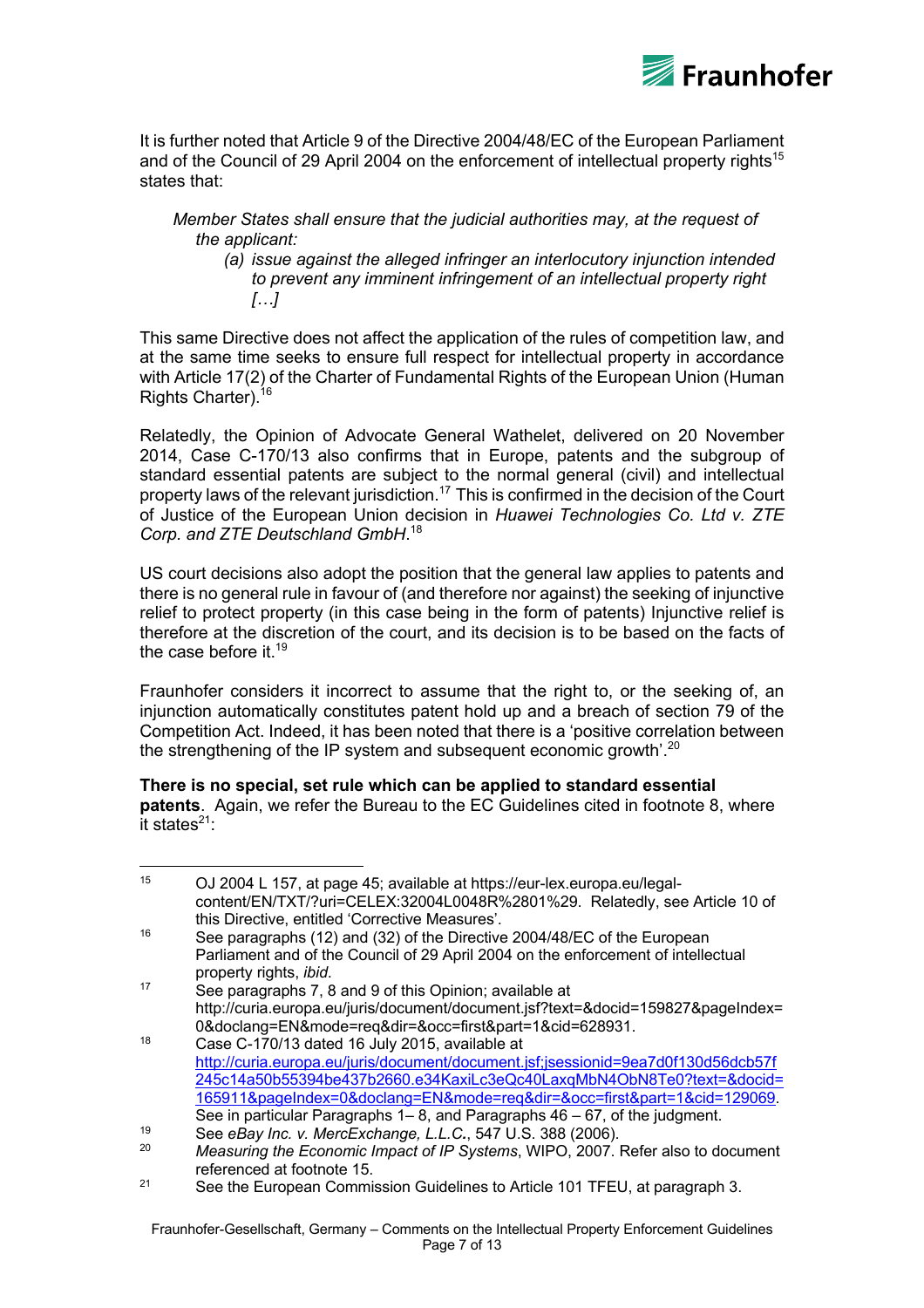

*The standards set forth in these guidelines must be applied in the light of the circumstances specific to each case. This excludes a mechanical application. Each case must be assessed on its own facts and these guidelines must be applied reasonably and flexibly.*

Regarding administrative actions by competition authorities, these relate to rare actions which are determined on the basis of specific fact situations, and the agreements reached between the parties and the authorities in those cases cannot be considered to be the 'norm'.

**Fraunhofer requests caution against adopting exceptional and extreme cases as the norm for the licensing of standard essential patents**, or any IP. Fraunhofer also requests caution regarding the removal of the jurisdiction or discretion of a court to determine a case based on the relevant parties' own specific circumstances or making assumptions on patent hold up which do not exist at law. In reviewing Article 7.4 of the Guidelines, Fraunhofer humbly submits, should this Section remain, that the focus not rest of IP owners, and more adequately take conduct association with patent infringement into consideration.

Fraunhofer notes that, in still relatively rare cases, the holder of a standard essential patent may refuse to grant access to a standard essential patent without reasonable justification even though a FRAND undertaking is given, and also seek an injunction. In such circumstances, a court may not grant an injunction. There are a number of general equitable principles which could apply in such a scenario: 'He who seeks equity must do equity' (that is, a court will refuse to assist anyone whose cause of action is founded on his or her own misconduct towards the other party)<sup>22</sup>. In this regard, Fraunhofer maintains that each case must be assessed on its own facts. **The notion of a willing licensee has been addressed in in other jurisdictions.** In the case of *Huawei v. ZTE<sup>23</sup>*, the referring court to the Court of Justice of the European Union acknowledged that:

- (a) '[…] the fact that the infringer was willing to negotiate and the proprietor of [the patent] was prepared to grant licences to third parties ought not be sufficient to constitute an abuse of a dominant position', as 'an appropriate and fair balance has to be struck in relation to all the legitimate interest of the parties  $[...]^{24}$ ;
- (b) '[…] the exercise of a statutory right cannot, in itself, constitute an abuse of a dominant position, for characterisation as such requires other criteria to be satisfied. For that reason, it is not satisfactory to adopt, as a criterion of such an abuse, the notion of the infringer's 'willingness to negotiate', since this may give rise to numerous interpretations and provide the infringer with too wide a freedom of action. In any event, if such a notion is to be held to be relevant, certain qualitative and time requirements must be imposed in order to ensure that the applicant for the licence is acting in good faith.<sup>'25</sup>
- (c) The applicant for a license is to act in good faith<sup>26</sup>;

 

<sup>22</sup> See, for example, http://legal-

dictionary.thefreedictionary.com/%22He+who+seeks+equity+must+do+equity.%22 <sup>23</sup> *Huawei Technologies Co. Ltd v ZTE Corp., ZTE Deutschland* GmbH (Case C-170/13, 2015) (Huawei v ZTE). See in particular paragraphs 28 – 38.

<sup>&</sup>lt;sup>24</sup> See *Huawei v ZTE*, paragraphs 36 and 37.

<sup>25</sup> See *Huawei v ZTE*, paragraph 38.

<sup>26</sup> See *Huawei v ZTE*, paragraph 38.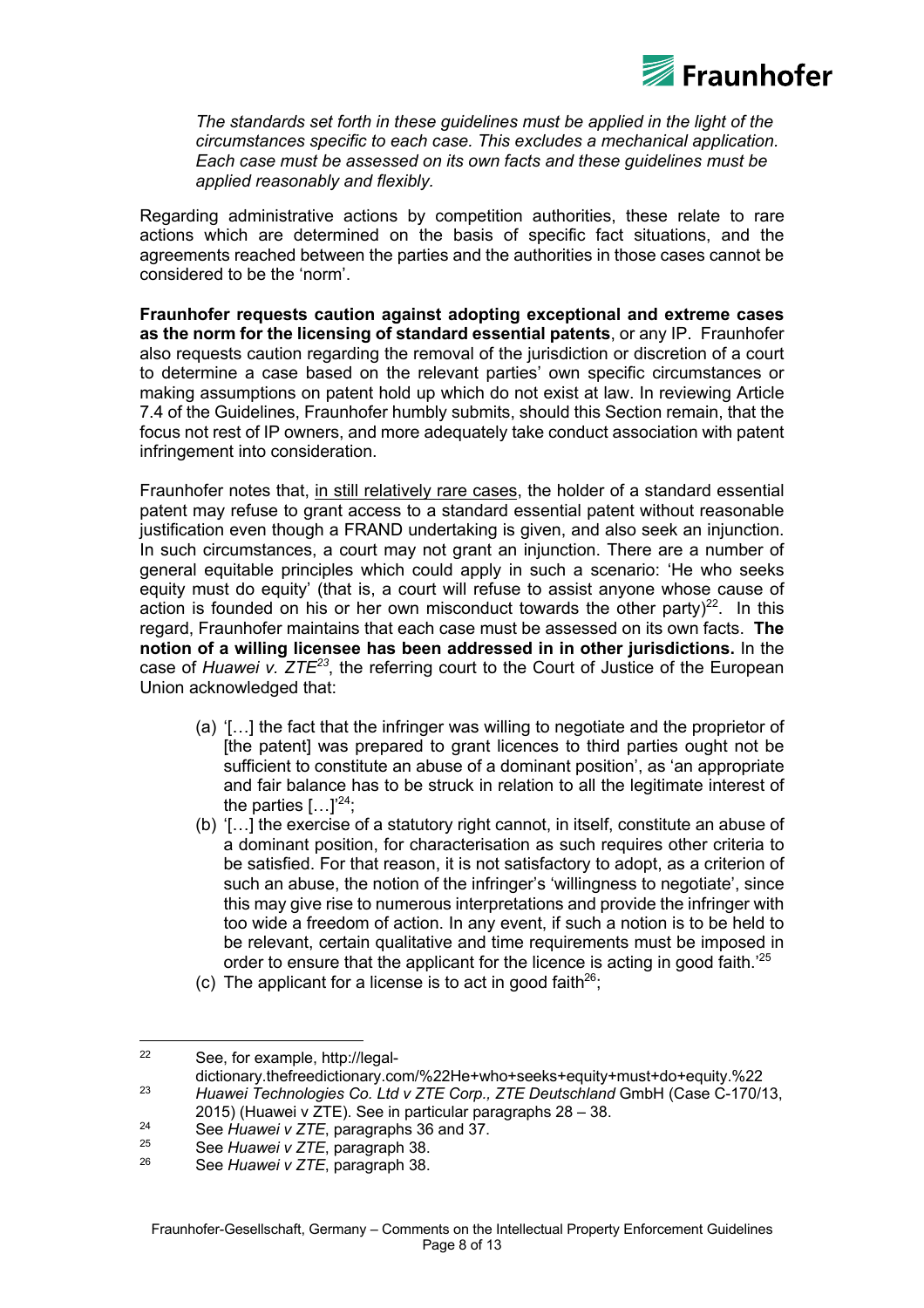

- (d) the holder of a standard essential patent is in the best position to determine  $FRAND<sup>27</sup>$ ; and
- (e) a licence should be in place before use of a standard essential patent, or an infringer ought to provide security until a licence is in place<sup>28</sup>.

In terms of negotiating a licence to standard essential patents, the Court of Justice of the European Union sought to maintain a balance of rights for the holder of a standard essential patents and those requiring a license to the standard essential patent by observing the usual elements of international trade. Communication of an offer to a potential licensee /alleged infringer, having acceptance or a counter-offer received by the licensor within a reasonable time, and either a conclusion of an agreement (again within a reasonable time) or the infringer agreeing to place money in escrow until such time as a licence agreement is concluded. International commercial norms are also acknowledged as relevant for the scope and type of license which may be concluded. To prohibit or make it overly burdensome to obtain injunctive relief once an alleged infringer has been put on notice by the patent holder could constitute a non-tariff barrier to trade or undermine the right to undertake business.

Fraunhofer further suggests that the Bureau acknowledge broader, **internationally accepted and objective legal and commercial criteria, such as acting in good faith in accordance with usual commercial norms and practices and in a reasonable time frame** (which, for most of the standard essential patents and relevant markets, means promptly or without delay<sup>29</sup>, depending on the commercial window of opportunity for exploiting the relevant SEP).

The utilisation of good faith negotiations has been confirmed as guiding touchstones for trade, whether it be domestic, regional or international. Within FRAND, which is an undertaking to make IP accessible through a negotiated licence on fair, reasonable and non-discriminatory terms, it is expected that both the licensor and licensee will utilise good faith negotiations when finalising licensing discussions. It is in this regard important to note that litigation is not the usual setting in which good faith negotiations occur and so principles arising from a litigious or investigatory context should not be put forward as a basis for good practice for licensing.

Good faith negotiations between the parties are imperative in concluding a licence. $30$ This is because FRAND cannot be singularly defined, with meaning being given to the FRAND principles by specific facts surrounding any licensing negotiation. It is well known and understood that FRAND does not only refer to royalty rates or licence fees – rather FRAND refers to all the terms and conditions of the licence, and imposes rights and obligations on both the licensor and potential licensee.

 

<sup>27</sup> See *Huawei v ZTE*, paragraph 38.

<sup>28</sup> See *Huawei v ZTE*, paragraph 38.

<sup>29</sup> Guidance might be drawn at international level regarding compensation for the use of one's property by another and timeliness of compensation. General principles of international law require that compensation for the use of another's property – including patents - is generally considered to require prompt, adequate and effective compensation. It is noted that Article 17 of the Charter of Fundamental Rights of the European Union expresses compensation as needing to be fair and timely: see *Commentary of the European Charter of Human Rights,* at page 166.

<sup>30</sup> *Huawei v ZTE*, paragraph 71.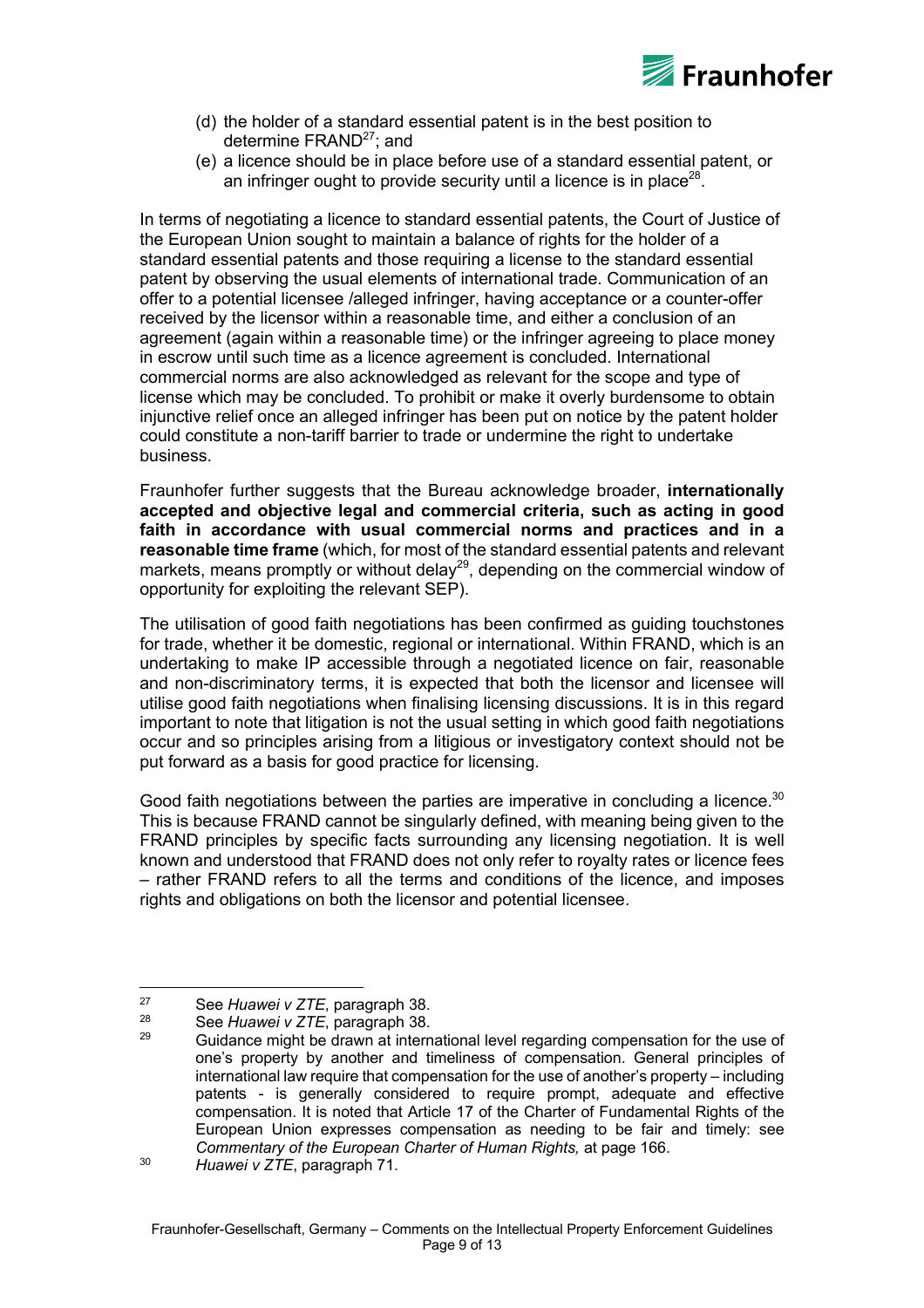

In so far as FRAND relates to licence fees, FRAND is not a pixel point but refers to a range $31$ . The wholistic approach required for assessing FRAND is recognised by the European Commission in its Communication, 'Setting out the EU approach to standard essential patents'<sup>32</sup> and the United States in the 2017 update of the joint FTC/DoJ Antitrust Guidelines for the Licensing of Intellectual Property<sup>33</sup>. FRAND requires an assessment of the entirety of the transaction, and of the conduct of both parties.

Fraunhofer considers that the normal competition law framework operates well, along with other areas of law. **To fundamentally alter the rights of IP owners through the Guidelines would not create clarity; rather, it would create uncertainty about many issues facing technology developers and other related businesses**, such as:

- (a) retroactively adding cost to doing business;
- (b) making property rights unenforceable; and
- (c) the legal landscape and whether it changes again (including how).

# **3. The Broader Innovation Ecosystem**

 

Improvements to the standard essential patents being developed in standard setting organisations includes initiatives to improve the quality of standards and the development of interoperable systems which cater to and are for the benefit of a global market. Cooperation with other relevant entities (such as patent offices and trade organisations) complements the work of standard setting organisations and assists with improving standards, the quality of IP deemed essential for standards, and quality of information and reporting by IP owners. Involvement and opinion of the Canadian Intellectual Property Office in reviewing the Guidelines would be encouraged, if this has not already occurred.

## 4. **Consistency with the policies of international standards bodies.**

Part 7.4 of the Guidelines incorrectly assumes that all contributors to standards provide a FRAND undertaking. Indeed, Example 15 in the Guidelines deals with a situation where an SDO requires a FRAND undertaking. A fundamental touchstone of the standards setting system is that it is voluntary. To discard this fact distorts the reality and disregards the legal rights of contributors to standards or holders of standard essential patents. There is no standard rule that the holder of a SEP must provide a FRAND undertaking.

Indeed, a technical standards body will always prefer to take the best available technology for a standard based on merit. An example of this is the technology incorporated into the IEEE 802.11 standard without a corresponding RAND commitment being in place.<sup>34</sup> In recent years, it has been demonstrated that the voluntary nature of submitting a FRAND or RAND undertaking is observed by SDOs,

<sup>&</sup>lt;sup>31</sup> See Nicolas Petit, IBC Presentation 'Abuse of Dominance – Huawei and Post Danmark', available at https://de.slideshare.net/NicolasPetit6/ibc-slides-petit-abuse-of-dominancehuawei-

and-post-danmark). <sup>32</sup> Available at: https://ec.europa.eu/growth/industry/intellectualproperty/ patents/standards\_en,

<sup>&</sup>lt;sup>33</sup> Available at: https://www.justice.gov/atr/guidelines-and-policystatements-0/2017 update-antitrust-guidelines-licensing-intellectualproperty.

 $34$  For example, CSIRO gave no RAND undertaking to the IEEE its standard essential patents forming part of the for 802.11g, n and ac standards.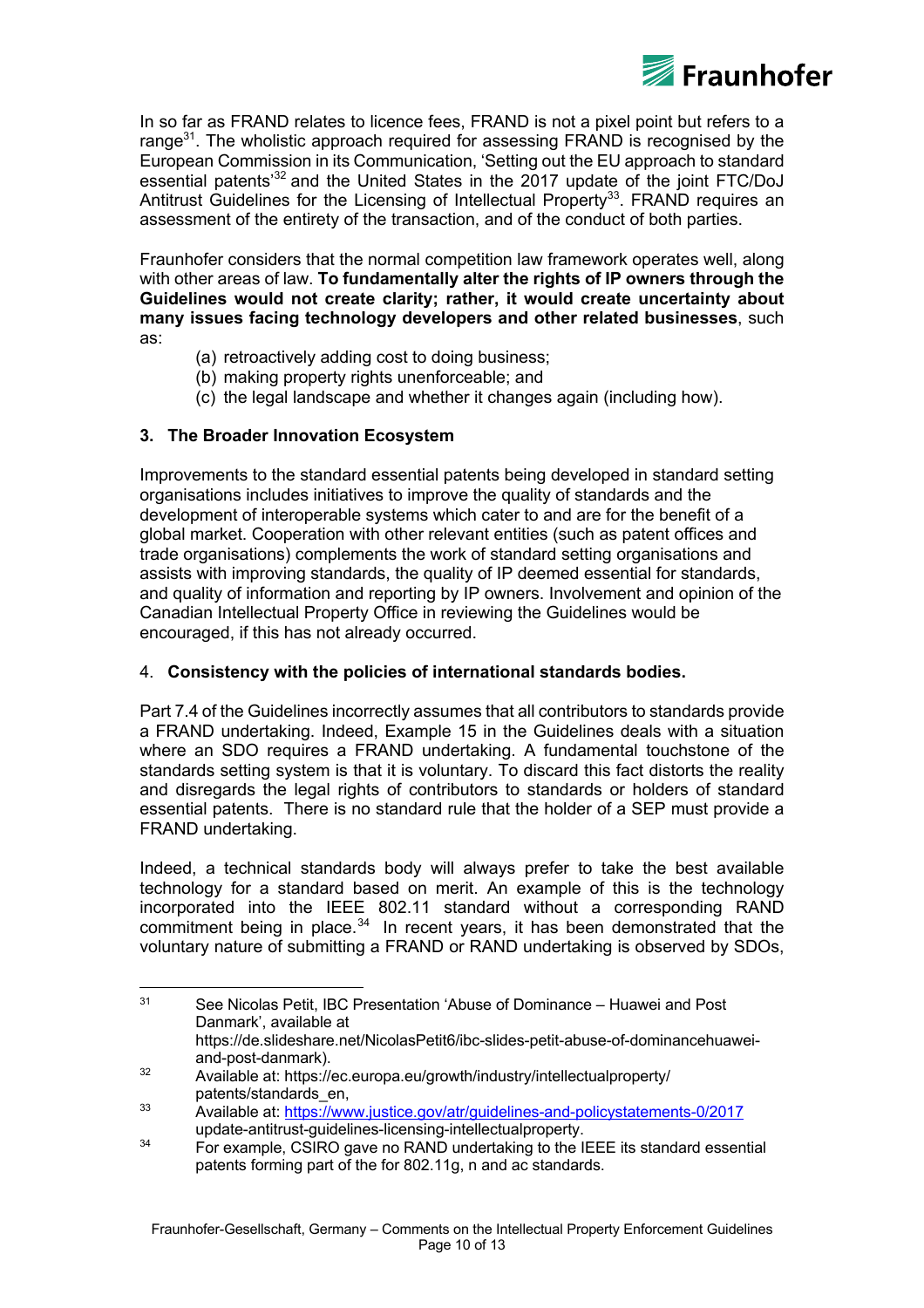

and the best available technology arising by virtue of international technological cooperation forum is selected based on merit.

If one again has regard to the SDO IEEE, for example, various companies have determined not to provide a RAND assurance pursuant to its 2015 Patent Policy due to its being based upon a bias assumption of patent hold up and royalty stacking. $35$ From information available, figures indicate that between January 1 2016 and May 20 2018, the IEEE accepted 22 letters of assurance (LoAs)<sup>36</sup> submitted in relation to the Wifi (802.11) standard. 14 of these 22 LoAs were blanket negative LoAs (64%), thus relating to dozens if not hundreds of patents. The IEEE subsequently approved the standards for which these negative LOAs were submitted, such as 802.11ah and 802 11ai<sup>37</sup>

If one looks to the ETSI Intellectual Property Rights Policy, Article 8.1.2(a) has specific provision for ETSI Counsellors to consider the inclusion of technology in a standard for which no FRAND undertaking is provided.

A further element to note regarding the hypothetical is that the rules and practices of standard development organizations (SDOs) and patent pools forbid commercial negotiation and price sharing information to take place between participants within these fora. Commercial negotiations are outside the mandate and the realm of SSOs and patent pools.

Fraunhofer suggests that the Guidelines do not seek to cater for standard essential patents, which may or may not be the subject of a FRAND undertaking, and which may or may not remain part of a standard (given that standards are not static and do change.

## **5. Maintaining the legal status quo**

 

The Guidelines could perhaps better serve the international technology standard community, consumers and society if they kept the operating environment in conformity with international obligations, international law, and international technology licensing in a balanced way. Balance would mean that both the patent holder and the potential licensee are to act in good faith, are to act promptly given the rapidly changing market conditions for IP incorporated into markets, and there should

- $36$  Letters of Assurance (LoAs) are declarations submitted by the patent owners, which clarify their willingness to license the patents on terms defined by IEEE if the patented technology is incorporated in the standard. There are positive and negative LoAs: a positive LoA is submitted by a right holder willing to license the patent right on RAND terms defined by IEEE, while a negative LoA is submitted when the right holder is unwilling to license the patent on the RAND terms defined by IEEE.
- 37 Unfortunately, the new LoA does not permit customization in order to present licensing terms to the market through this mechanism, and no other communication channel was provided by the IEEE to inform the market of licensing terms for this standardised technology.

 $35$  By way of background, in February 2015 IEEE approved the reform of its IP policy, in an attempt to define "Reasonable And Non-Discriminatory" ("RAND") terms. More specifically, the IEEE has adopted an IP Policy which devalues IP by:

<sup>(</sup>a) restricting an IP owner's right to protect its intellectual property;

<sup>(</sup>b) directing the attach point for licence fee calculation the smallest saleable compliant implementation; and

<sup>(</sup>c) seeking to implement a regime of license to all (which would be a form of compulsory licensing which does not reflect international commercial practice).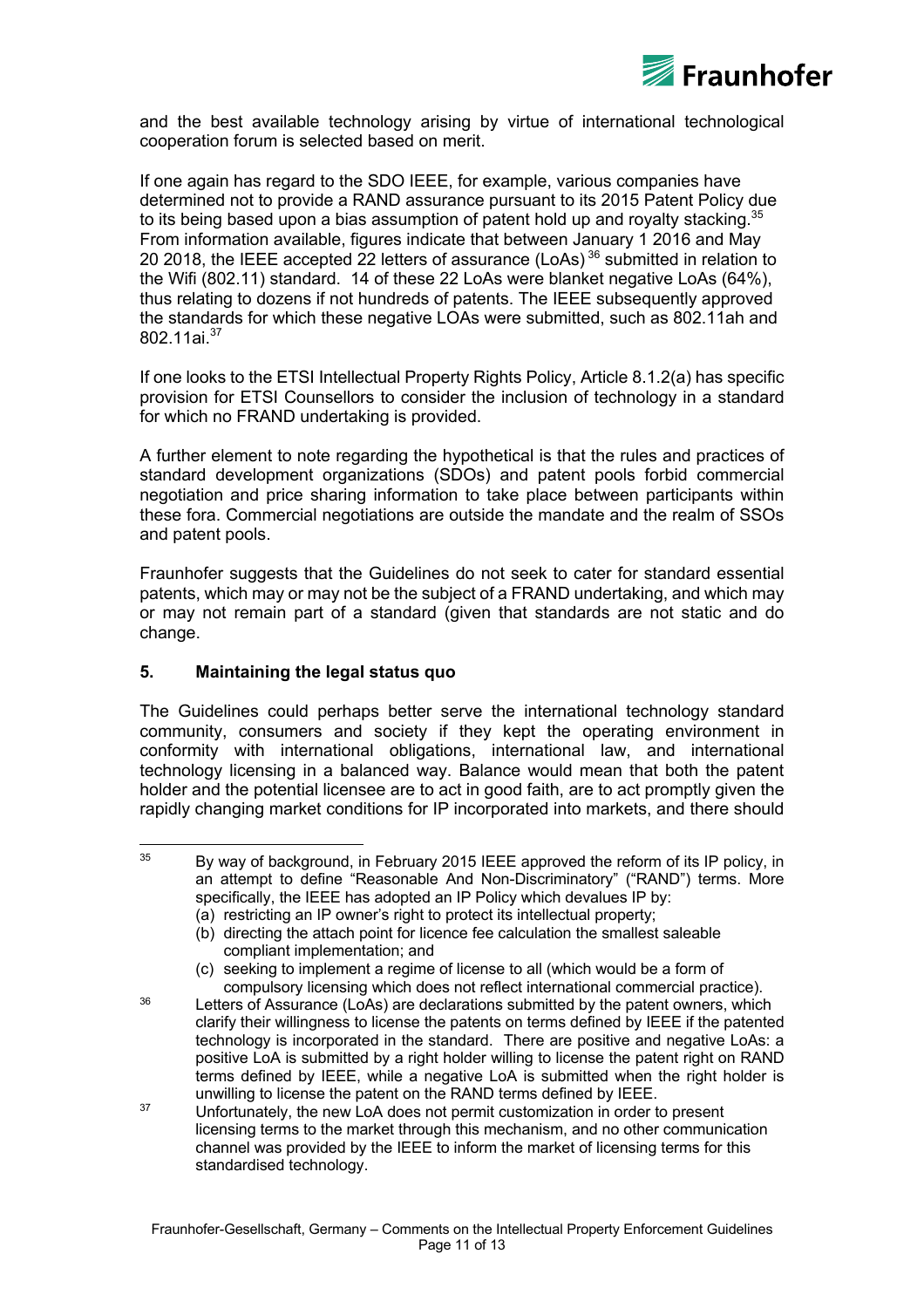

be no blanket ban on protecting IP regardless of whether it is a patent or some other form of IP. Regarding what might constitute FRAND, the IP owner should continue to receive adequate and fair reward, as defined by the particular circumstances of a negotiation, and the entirety of the transaction is to be considered.

It is Fraunhofer's respectful view that the protection of intellectual property should not be dealt with under the abuse of dominant position.

Any overstatement of competition law has the effect of distorting the intellectual property law landscape and those governments which are signatories to TRIPs and other international conventions or treaties at risk of breaching their obligations. Indeed, the Assistant Attorney General (AAG) of the US DoJ Antitrust Division has expressed the view that:

*there is a growing trend supporting what I would view as a misuse of antitrust or competition law […] to police private commitments that IP holders make in order to be considered for inclusion in a standard [… posing] a serious threat to the innovative process.* 38

Fraunhofer suggests that the Guidelines remove the special section on standard essential patents, including the examples which are based on incorrect or nonnormative bases for the international licensing of standard essential patents, as:

- a. the Guidelines would otherwise sufficiently deal with matters arising in relation to SEPs, as well as other forms of IP;
- b. inconsistencies could arise with international obligations, norms and practices; and
- c. it does appear to be in support of the legal and policy aims, or technology and business communities involved in, the setting of international standards**.**

## **B. Moving Forward**

There is significant dialogue on the subject matters raised in the Guidelines at an international level, and Fraunhofer is actively participating in these other discussions. $39$ 

Governments should indeed be responsive and set out pathways for the future which reduce non-tariff barriers to market entry, however it is not considered that this includes being reactive to market participants who fail to observe good international commercial practice. To this end, Fraunhofer encourages continual broad engagement between standard setting organisations, patent offices, international IP and trade organisations, along with business and research organisations, and competition law regulators. This multi-disciplinary engagement assists in providing the appropriate contextual framework when aiming towards a fair and competitive environment for high quality international technical standards.

In this regard, Fraunhofer requests the Bureau to consider opening for public comment

 <sup>38</sup> Makan Delrahim, 'Take it to the limit: Respecting innovation incentives in the application of antitrust law' (November 2017)

<sup>&</sup>lt;sup>39</sup> We are also keeping a watching brief on relevant court decisions, initiatives of SSOs and Patent Offices, and opinions of Governments and the European Commission.